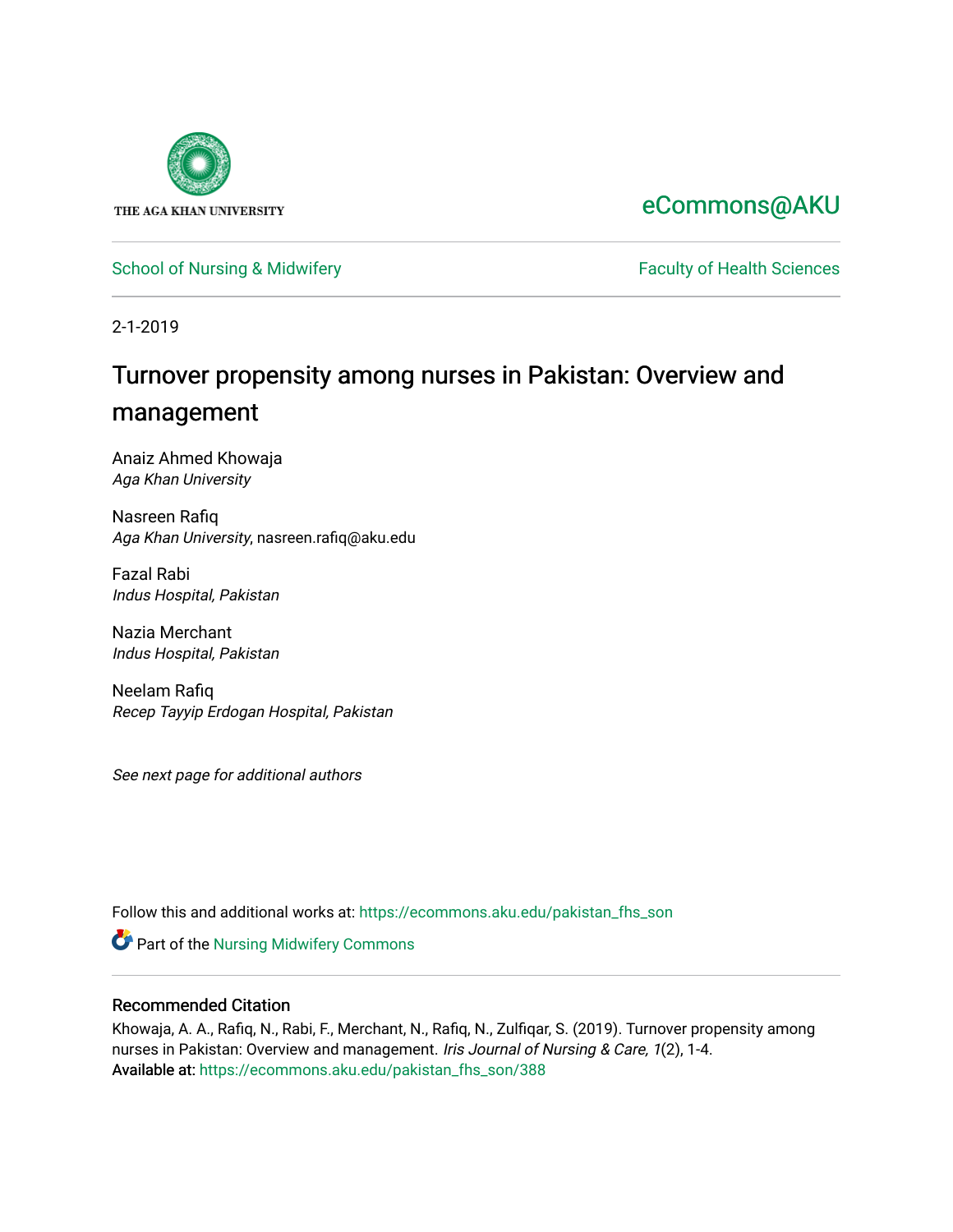# Authors

Anaiz Ahmed Khowaja, Nasreen Rafiq, Fazal Rabi, Nazia Merchant, Neelam Rafiq, and Sanam Zulfiqar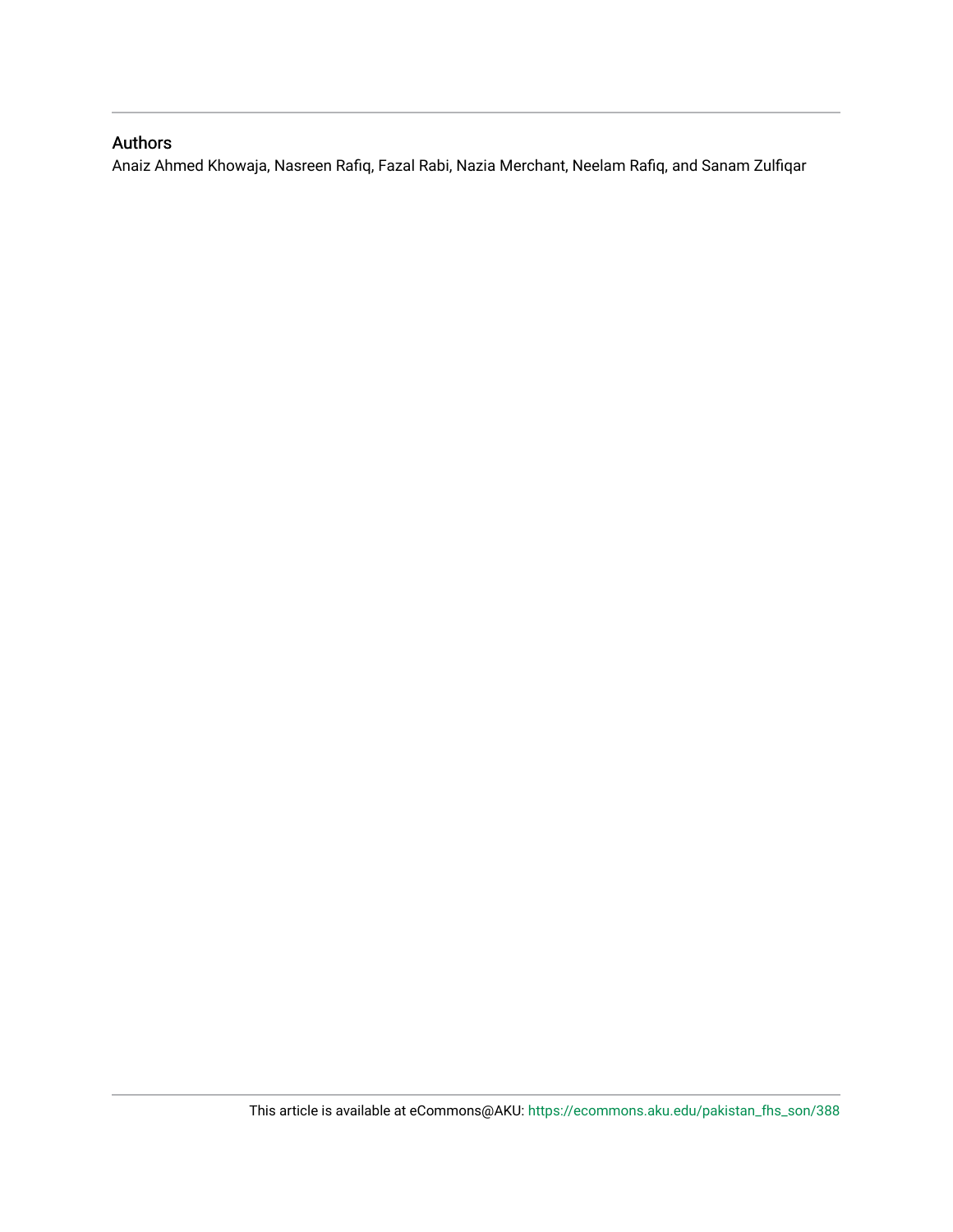

**I**ris Publishers

**Review Article** *Copyright © All rights are reserved by Anaiz Ahmed Khowja*

# **Turnover Propensity among Nurses in Pakistan: Overview and Management**

# **Anaiz A Khowaja1, Nasreen Rafiq2, Fazal Rabi3, Nazia Merchant5, Neelam Rafiq<sup>4</sup> and Sanam Zulfiqar<sup>6</sup>**

*1 Head Nurse at Coronary Care Unit in the Aga Khan University Hospital, Pakistan* 

*2 Registered Nurse at Internal Medicine, Intensive care unit at The Aga Khan University Hospital, Pakistan*

*3,5Assistant manager clinical affair department at the Indus Hospital, Pakistan*

*4 Working at Recep Tayyip Erdogan Hospital, Pakistan*

*6 Registered Nurse at Emergency Department in the Aga Khan University Hospital, Pakistan*

**\*Corresponding author:** Anaiz Ahmed Khowja, Head Nurse at Coronary Care Unit in the Aga Khan University Hospital, Karachi, Pakistan.

**Received Date: January 16, 2019 Published Date: February 01, 2019**

### **Abstract**

Human resource management is an important stake of health care systems. Today, the increase in the burden of diseases has increased the demands of health care professionals in particular Nurses who are the key assets to these agencies. Unfortunately, there is a huge difference between the numbers of nurses between developed and developing countries. Various databases were used to identify this gap, rationales behind its existence and recommendations to improve it.

**Keywords:** Turnover Propensity; Stereotyping; Stigmatized; Vulnerability; Catastrophic; Monopsony; Monopsonist

### **Introduction**

 $\odot$ 

With increased requirement of health care services, the demand of healthcare providing staff has also increased including doctors, nurses and paramedics staff. Globally 50%of health care work force includes nurses and midwives, yet there is a shortage in health work force. According to an estimate by WHO, the world still needs about 9 million more nurses and midwives by the year 2030, to attain the sustainable development goal of health and wellbeing [1].

Pakistan's population in 2017 is over 207.7 million, making it the world's sixth-most-populated country (11). It has total 919 hospitals, 560 RHC and 5334 BHU where 33,427 nurses, 23427 midwives and 96000 LHWs. It has all the physical facilities to cater the need of the country. However, the problem lies in the proper utilization and institutional capacity of the nursing and paramedics in the country, to ensure desired outcomes. It is in the middle of epidemiological transition where almost 40% of total burden of disease (BOD) is accounted for by infectious/communicable diseases [2].

#### **Rational**

Pakistan is one of the 57 countries that have been categorized as shortage of human resource for health [3]. As the growth of the healthcare industry continues, the supply of nurses is depleting. And this shortage has served as major obstacles to sustainability of nursing profession. It hence has become very important to not just find out the factors which lead to this shortage of nurses, but also the necessary measures that need to be taken to prevent this continuous unavailability of nurses in the world and more specifically in low- and middle-income countries. Since, these are countries which are badly struck with communicable and noncommunicable diseases. the aim of the study is to identify the factors that contribute towards insufficient health care providers in the developing countries such as Pakistan. moreover, the study will help discover methods to overcome this shortage.

# **Methodology**

Database searches of the science direct, Google scholar, pub med, Elsevier, Wiley and CINAHIL with word searches engine "Nursing"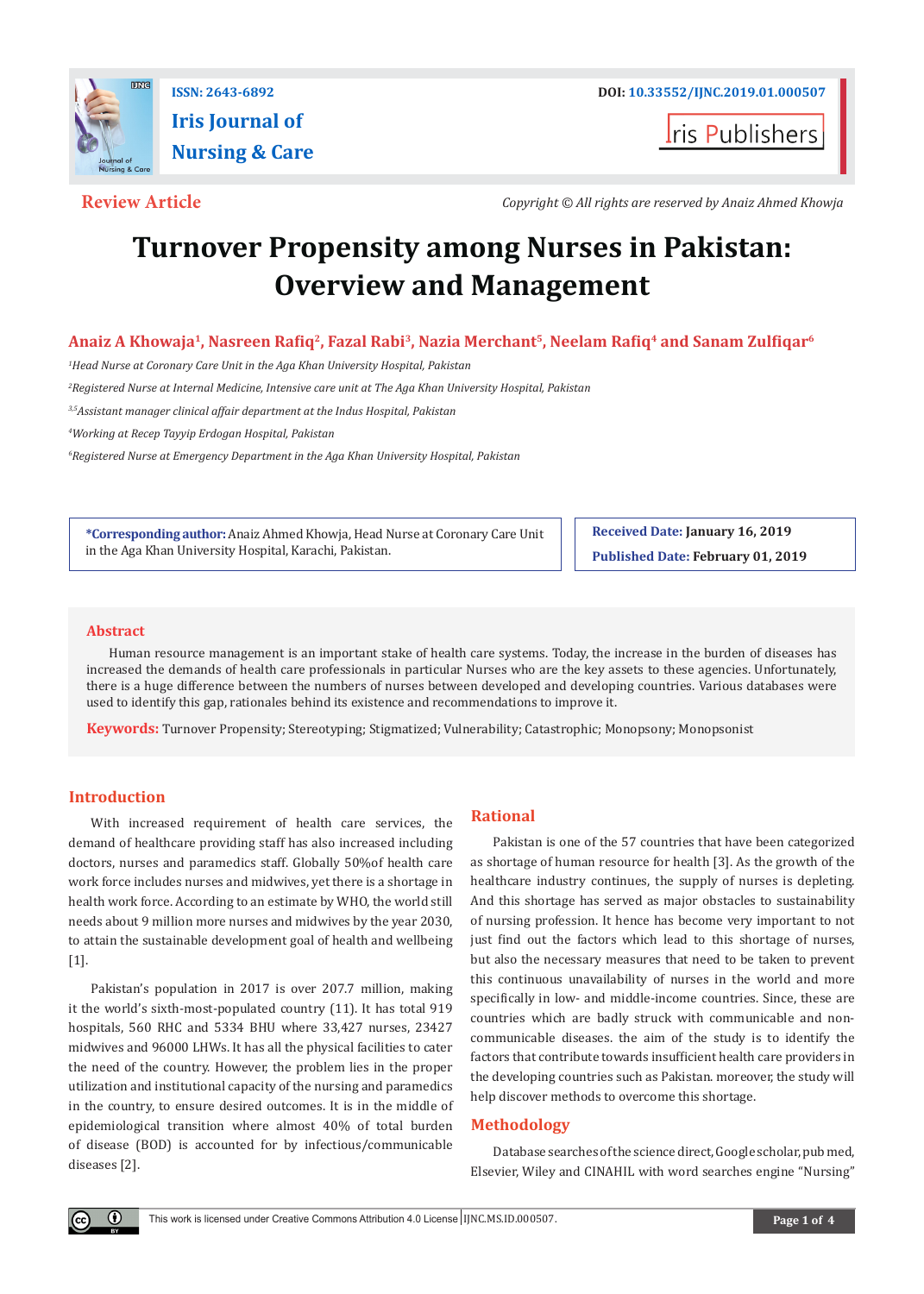AND "Economics", "brain drain And Nursing", "Nursing And HRH", "Nursing and Turnover", "Health work force AND Pakistan. In which 20-25 articles were reviewed and cited.

#### **Findings**

Human resource management is an important stake of any health system, where nurses play important role as an asset to the Health care agencies. Unfortunately, there is a big gap of shortage of nurses between Developed and Developing Countries. If we look at the Developed country like USA, its total population is 322,267,564, making it the third most populous country in the world having 3.1 million RNs, which shows that there are 10 nurses per 1,000 population [4,5]. Nurses are the backbone of healthcare delivery services, but world is experiencing the extreme decline in nursing professionals. In 2008, the U.S. was short of 116,000 nurses. That is predicted to worsen to 500,000 by 2025. U.S. will need to educate about 1 million new nurses by 2016--which is 40% the size of today's nursing workforce. The U.S. Department of Labor has predicted that the number of nurses needed in the workforce will grow by 587,000 to 3.1 million nurses by 2016--a 23% increase in the number of nurses. In both the US and Canada, 5-6% of nurses are men and remaining 94 % are females [6].



Table 3 Registered Medical and Paramedical Personnel

| Year | Registered<br><b>Doctors</b> | Registered<br>Dentist | Registered<br><b>Nurses</b> | Registered<br>Mid-wives | Registered<br><b>LHVs</b> | <b>Population</b> per |                |              |
|------|------------------------------|-----------------------|-----------------------------|-------------------------|---------------------------|-----------------------|----------------|--------------|
|      |                              |                       |                             |                         |                           | Doctor                | <b>Dentist</b> | <b>Nurse</b> |
| 1991 | 56,478                       | 2,193                 | 18,150                      | 16,299                  | 3,463                     | 1,993                 | 50,519         | 6,104        |
| 2000 | 92,734                       | 4,164                 | 37,623                      | 22,525                  | 5,443                     | 1,529                 | 33,629         | 3,732        |
| 2001 | 97,156                       | 4,611                 | 40,019                      | 22,711                  | 5,669                     | 1,516                 | 31,579         | 3,639        |
| 2002 | 102,541                      | 5,057                 | 44,520                      | 23,084                  | 6,397                     | 1.466                 | 29,405         | 3,347        |
| 2003 | 108,062                      | 5,530                 | 46,331                      | 23,318                  | 6,599                     | 1,404                 | 27,414         | 3,296        |
| 2004 | 113,206                      | 6,127                 | 48,446                      | 23,559                  | 6,741                     | 1,359                 | 25,107         | 3,175        |
| 2005 | 118,160                      | 6,761                 | 33,427                      | 23,897                  | 7.073                     | 1,310                 | 25,297         | 4,636        |

Source: Economic Survey of Pakistan (2005-06).

The situation of Nursing is worse in the developing country like Pakistan. We are having 33,427 nurses 23427. The existing nursepatient ratio is approximately 1:50 whereas PNC's prescribed ratio is 1:10 in general areas and 2:1 in specialized areas, which is much less than what WHO is recommended (5:1) [7]. The government of Pakistan report indicates that we are lacking 60,000 nurses. Moreover, for past many years nursing profession mainly belongs to the women. Men comprise only about 6% nurse working in U.S because of Gender based stereotyping is a common problem in the nursing profession [7].

R. J. Meadus and J. C. Twomey shared number of experiences of men and women in nursing profession that a man is stigmatized to be a nurse as society perceived it as a female profession [8]. While in Pakistan there is no specific ratio was found between male to female. However, in one of tertiary care hospital data; it could be inferred that, the male to female ratio observed in a BScN classroom is 10:90, in ratio of 1:10[9]. Furthermore, Nurses are exposed with various types of individuals and situations in their working conditions, which increase their vulnerability of harassment with increasing age [10].

#### **Discussion**

#### **Human Resource**

For decades, nurses are providing their services immensely in the field of health care. As time has passed the demand for nurses and paramedics staff has increased due to increased demand of the health care. This amplified demand from the system which has created a less number of availability of human resource in the field. In today's world nurses are required to work in the hospital as inpatient setting, in nursing homes, at community levels as community health nurse, in educating and advancement in research in their field. These in response double the demand of nurses in developing countries like Pakistan.

As very well explained in one of the blogs on nurse's shortage that "Shortage of nursing is not just a governmental challenge or a topic for financial analysis; it has a catastrophic impact on health care" [11]. A study in the current issue of Policy, Politics & Nursing Practice reveals that an estimated 17.5 percent of newly-licensed RNs leave their first nursing job within the first year, and one in three (33.5%) leave within two years [12]. The researchers found that turnover for this group is lower at hospitals than at other health care settings. It is reported that in Pakistan, number of nurses is low due to their migration to abroad for better job prospects [12]. It is associated with factors such as work place challenges, identification of career priorities, reduced job satisfaction and current work experiences [13]. In one of the articles it is presented that turnover rates in private hospitals of Pakistan have remained above 30% [14].

#### **Job dissatisfaction**

Job satisfaction is the key to full fill one's role and responsibilities towards the organization. Particularly in nursing, job dissatisfaction occurs due to factors like poor salaries, poor working conditions, no fringe benefits, job insecurity, nepotism, political influences, lack of training opportunities and improper career development structure are the notable factors which hinder the qualified nurses to join public sector [15]. Ayub further illustrated that job dissatisfaction results in absenteeism, turnover in an organization and poor work delivery [10]. A Meta-analysis on motivation for nurses discovered that there are five classes of factors which may be determinants for motivating nursing workforce; work-place characteristics, working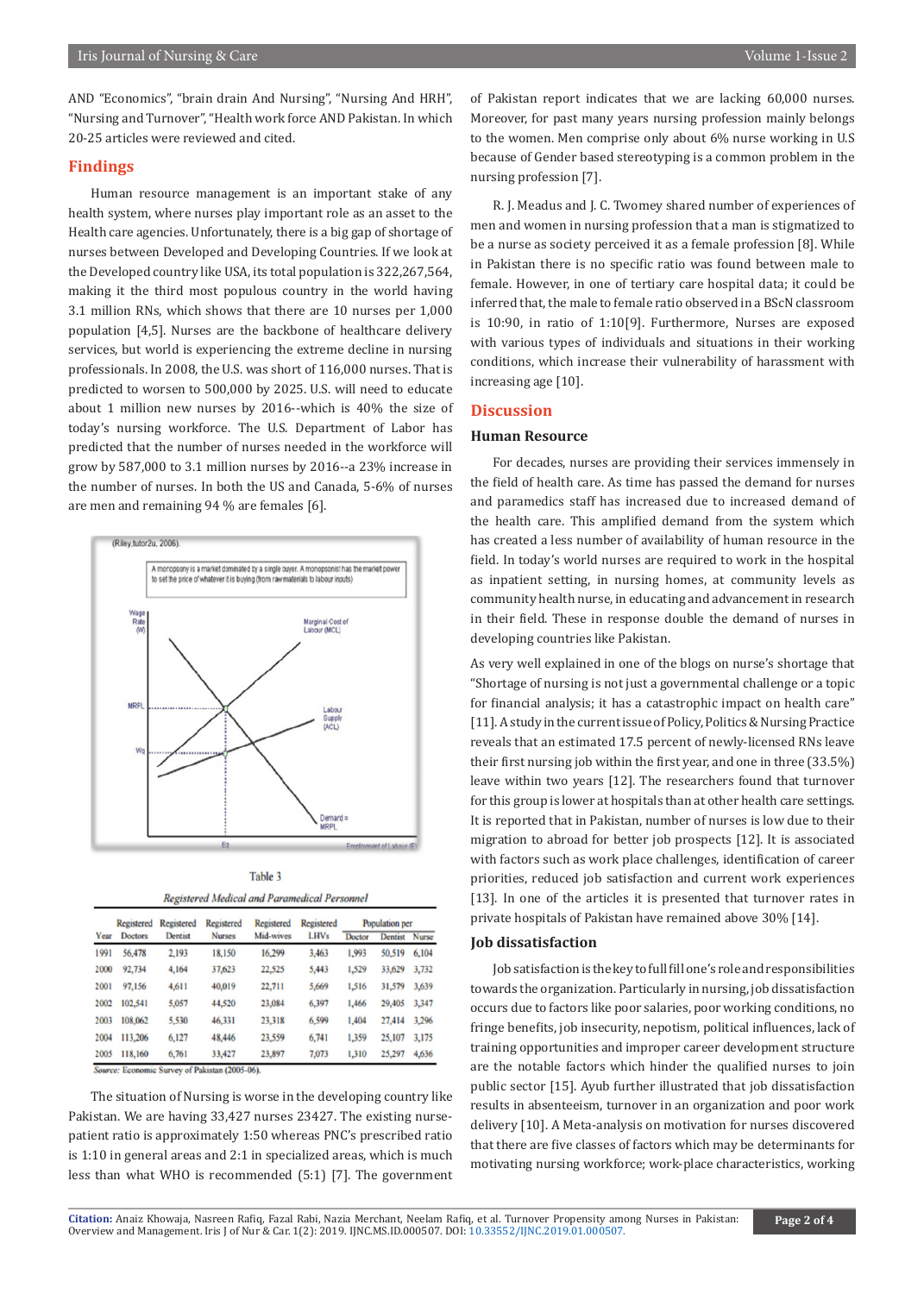conditions, personal characteristics, individual priorities, and internal psychological states.

#### **Harassment and stigma to the occupation:**

For past many years, nursing profession mainly belongs to the women. Where Men in the profession comprise only about 6% of working in U.S [7].

Gender based stereotyping is a common problem in the nursing profession. R. J. Meadus and J. C. Twomey shared number of experiences of men and women in nursing profession that a man is stigmatized to be a nurse as society perceived it as a female profession. Also, they are utilized for the work which requires lifting and shifting jobs due to their manly hood perceived status. Whereas on the other hand, female Nurses are exposed to work with different kind of colleagues and patient in different situation, which makes their working condition more vulnerable and exposed to harassment [16]. Though co-workers and physicians are mostly involved in sexual harassment, still a large percentage is generated by the patients and their attendants [17]. The victim is not the individual only but the organization too. Quality of service will be impacted in organization if its employees are not satisfied and feel unsafe in the work environment. Hence their job performance will decline and will subsequently, damages the reputation of an organization and result in poor delivery of health care system [10].

#### **Monopsony**

Shortage in terms of economics can be defined in term of the amount of demand by the market is greater than the amount supplied in the market which is unable to fulfill the demand and leads to market failure(18).Nurses market works in a similar manner to a labor market where there is a continuous need of the demand but supply is inadequate level to the market. One possible explanation of nurse's shortage is Monopsony in the market. Monopsony means a single buyer with multiple sellers in the market (19). The monopsonist has the power over the prize through controlling the quantity of the service or goods. In nursing, hospitals buy services of the nurses. Hence, the wages could be derived down by hospitals as clearly explained in the diagram 1.1, which in return cause students less likely to be attracted towards this profession.

#### **Conclusion / Recommendation**

In a nut shell, nursing is the main skeleton of any Health care organization, and without any work force it's very difficult to achieve the standards of care. The under wage not only give the demotivation to the personals associated with the profession, but also hinders the new students to opt for the profession. Moreover, the stress and associated stigma to the profession is another hindrance to selecting nursing as a profession. Furthermore, the associated pull factors from the other countries lead the finest nurses of the profession to migrate to other countries, leading to the brain drain to the country. To alleviate this calamity, Government tried best to overcome deficiencies and took necessary steps to upgrade nurses training and advance nursing services. For this reason, Pakistan Nursing Council (PNC) was established and recommended a standardized curriculum for nurses throughout the country [2].

Few of the other recommendations are as follow. Increases the work force of nurses in health care system through stabilizing new schools and motivating students to this profession,

1. Making jobs more attractive and magnetic to nursing candidates

- 2. Need to promote RESEARCH in this field
- 3. Effective Implementation of Policy
- 4. Need to provide standardized incentives

Nursing could be finest positioned to influence the future shape of health care, if it would be promoted and given respect within the society.

#### **Acknowledgement**

None.

### **Conflict of Interest**

No conflict of interest.

#### **References**

- 1. [World Health Organization \(2018\) Nursing and Midwifey \[Fact sheet\].](https://www.who.int/mediacentre/factsheets/nursing-midwifery/en/)
- 2. pc.gov.pk/mtdf/7-Health/7-Health.pdf.
- 3. [Hafeez A, Khan Z, Bile K, Jooma R, Sheikh M \(2010\) Pakistan human](https://www.ncbi.nlm.nih.gov/pubmed/21495600)  [resources for health assessment. Eastern Mediterranean Health Journal](https://www.ncbi.nlm.nih.gov/pubmed/21495600)  [16 Suppl:145-151](https://www.ncbi.nlm.nih.gov/pubmed/21495600).
- 4. [The US nursing workforce: Trends in supply and education \(2013\).](https://bhw.hrsa.gov/sites/default/files/bhw/nchwa/projections/nursingworkforcetrendsoct2013.pdf)
- 5. [Janiszewski Goodin H \(2003\) The nursing shortage in the United States](https://www.ncbi.nlm.nih.gov/pubmed/12887349)  [of America: an integrative review of the literature. Journal of advanced](https://www.ncbi.nlm.nih.gov/pubmed/12887349)  [nursing 43\(4\): 335-343.](https://www.ncbi.nlm.nih.gov/pubmed/12887349)
- 6. [Vahey DC, Aiken LH, Sloane DM, Clarke SP, Vargas D \(2004\) Nurse](https://www.ncbi.nlm.nih.gov/pubmed/14734943)  [burnout and patient satisfaction. Medical care 42\(2 Suppl\): II57-1166.](https://www.ncbi.nlm.nih.gov/pubmed/14734943)
- 7. http://www.truthaboutnursing.org/faq/nursing\_shortage. html#ixzz415CrPTVj.
- 8. [Meadus RJ, Twomey JC \(2011\) Men student nurses: The nursing](https://www.ncbi.nlm.nih.gov/pubmed/22029770)  [education experience. Nursing Forum 46\(4\): 269-279.](https://www.ncbi.nlm.nih.gov/pubmed/22029770)
- 9. (2014) Nursing in Pakistan: Handle with care By Nisma Chauhan Arif Soomro.
- 10. [Naveed A, Tharani A, Alwani N \(2010\) Sexual harassment at work place:](https://ecommons.aku.edu/cgi/viewcontent.cgi?referer=https://www.google.com/&httpsredir=1&article=1003&context=pakistan_fhs_son)  [are you safe? Journal of Ayub Medical College 22\(3\): 222-224](https://ecommons.aku.edu/cgi/viewcontent.cgi?referer=https://www.google.com/&httpsredir=1&article=1003&context=pakistan_fhs_son).
- 11. [Government of Pakistan Ministry of Statistics \(2017\).](http://www.statistics.gov.pk/census-results.html)
- 12. [Hamid S, Malik AU, Kamran I, Ramzan M \(2014\) Job satisfaction among](https://www.ncbi.nlm.nih.gov/pmc/articles/PMC3887073/)  [nurses working in the private and public sectors: a qualitative study](https://www.ncbi.nlm.nih.gov/pmc/articles/PMC3887073/)  [in tertiary care hospitals in Pakistan. Journal of multidisciplinary](https://www.ncbi.nlm.nih.gov/pmc/articles/PMC3887073/)  [healthcare 7: 25-35.](https://www.ncbi.nlm.nih.gov/pmc/articles/PMC3887073/)
- 13. [Hayes LJ, O Brien-Pallas L, Duffield C, Shamian J, Buchan J, et al. \(2012\)](https://www.ncbi.nlm.nih.gov/pubmed/22019402)  [Nurse turnover: a literature review–an update. International journal of](https://www.ncbi.nlm.nih.gov/pubmed/22019402)  [nursing studies 49\(7\): 887-905.](https://www.ncbi.nlm.nih.gov/pubmed/22019402)
- 14. [Khowaja K, Merchant RJ, Hirani D \(2005\) Registered nurses' perception](https://www.ncbi.nlm.nih.gov/pubmed/15613092)  [of work satisfaction at a Tertiary Care University Hospital. Journal of](https://www.ncbi.nlm.nih.gov/pubmed/15613092)  [nursing management 13\(1\): 32-39.](https://www.ncbi.nlm.nih.gov/pubmed/15613092)
- 15. [Bahalkani HA, Kumar R, Lakho AR, Mahar B, Mazhar SB, et al. \(2011\)](https://www.ncbi.nlm.nih.gov/pubmed/23272454)  [Job satisfaction in nurses working in tertiary level health care settings of](https://www.ncbi.nlm.nih.gov/pubmed/23272454)  [Islamabad, Pakistan. Journal of Ayub Medical College Abbottabad 23\(3\):](https://www.ncbi.nlm.nih.gov/pubmed/23272454)  [130-133.](https://www.ncbi.nlm.nih.gov/pubmed/23272454)
- 16. [Meadus RJ, Twomey JC \(2007\) Men in nursing: making the right choice.](https://www.ncbi.nlm.nih.gov/pubmed/17326582)  [Canadian nurse 103\(2\):13-16.](https://www.ncbi.nlm.nih.gov/pubmed/17326582)